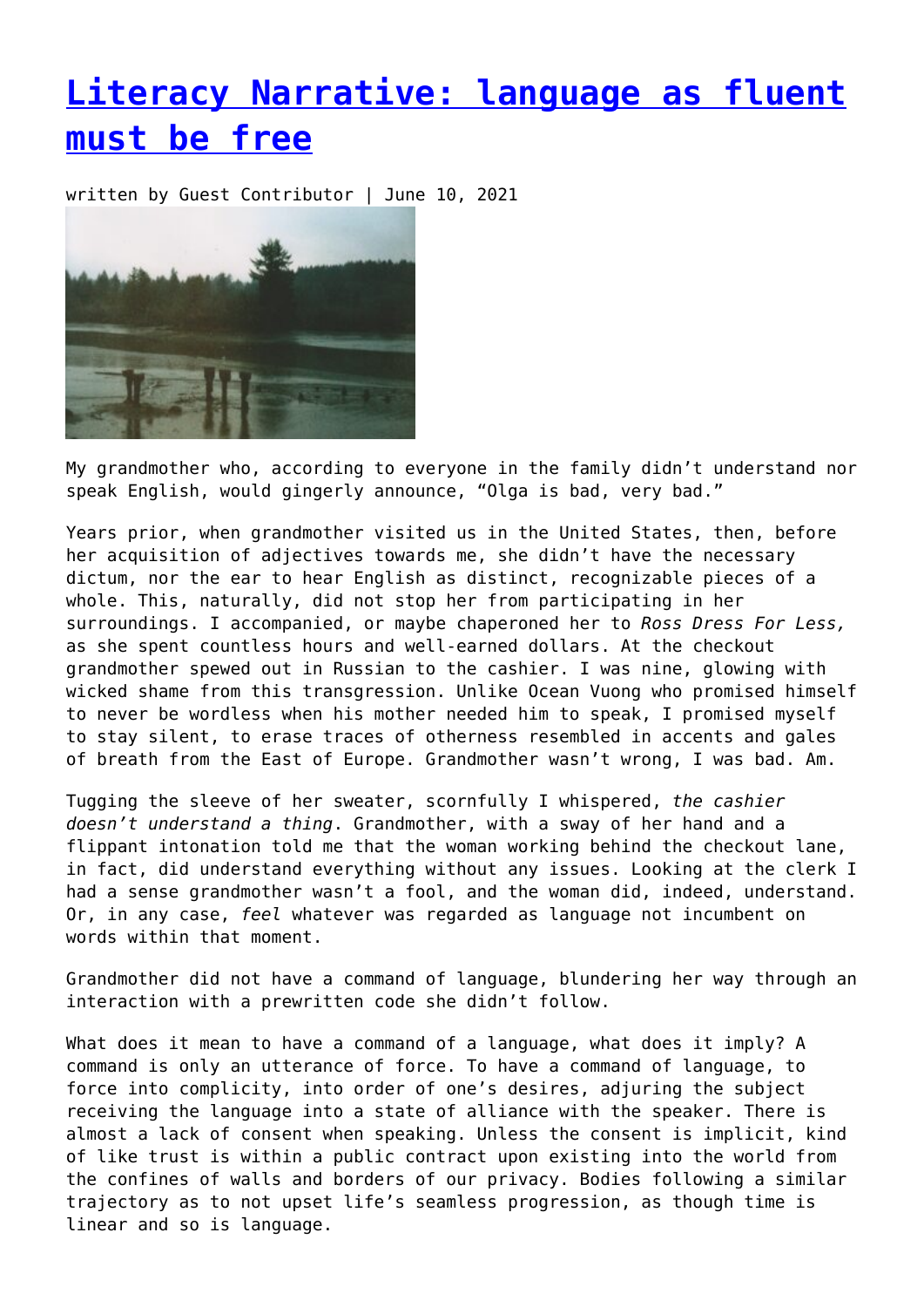Barthes writes that language is inherently assertive.

\*

I am languageless. Without language. English feels lost and distant, as if I am always interrogating it, trying to penetrate form impervious to my feeble attempts at understanding. It is as though English becomes ephemeral; unfit for grasping, eternally fleeting, always in motion. Slipping through my fingers. Russian, on the other hand, is something lost, or dormant, deep within me. Only reachable in dreams, a thickness lurid, but uninhabitable. I live between these two languages. A liminal state. Crushed between them, or slowly and dutifully trying not to be crushed, between a rock and a mountain, when earthly delights shatter, compress. I wonder what would happen if I allowed for the languages to collapse atop one another, to meet me in the middle, to extinguish me into eternity, intermingling. But would the pressure create chaos, sending both languages into smithereens?

I have been told I am a carrier of language. Lightly and swiftly crossing borders. Undetected. An illegal transfer. I have assimilated into this territory, stolen and resigned. Walk through a door, no double takes. I don't resemble the old country. A trace of accentuation is my lifting the corner of my upper lip at certain intervals of pronunciation. This secret code is carried in a Russian deli in Vancouver, WA. Off some strip mall off I-5. I saw the upper lift, like a muscle twitch, from the cashier lacking an accent in her English.

To be a carrier is to be infectious.

A Russian's syntax disordering precept.

A carrier as fluency: fluency to be attained with enough study and exposition*. Are you fluent?* I am asked. Based on the time spent in a foreign country, or country of origin, *You are fluent,* they say. *Fluer* in Latin is to flow. Fluency derives from flow. Flow, as a verb for electricity, gas, liquid, to move steadily and continuously in a current or a stream, forging its own route. Flow descends from Germanic *flowan*, synonymous with flood. No, I am not fluid, I am not flow, I am not flood. I am not fluent. Neither am I contained. Language within me sparks fury. It stops at dead ends, it pauses at intersections. This language, it ebbs and flows with the Moon's movement past Mercury, God of thieves and communication. No, I am not fluent. I ask myself what silence means, I ask myself what syntax out of bounds of English disrupts in the common speaker. I don't ask. I hold off for the next possibility. The next time I open my mouth — three disparate, kinshipped languages fly out — like Russian fairy tales passed down orally, like the primordial communication through the earth. Then, I will ask myself: how I am fluent, in flow, when I am crushed between monoliths, with Spanish hovering above like an *angelito* ready to descend at any moment when all falters.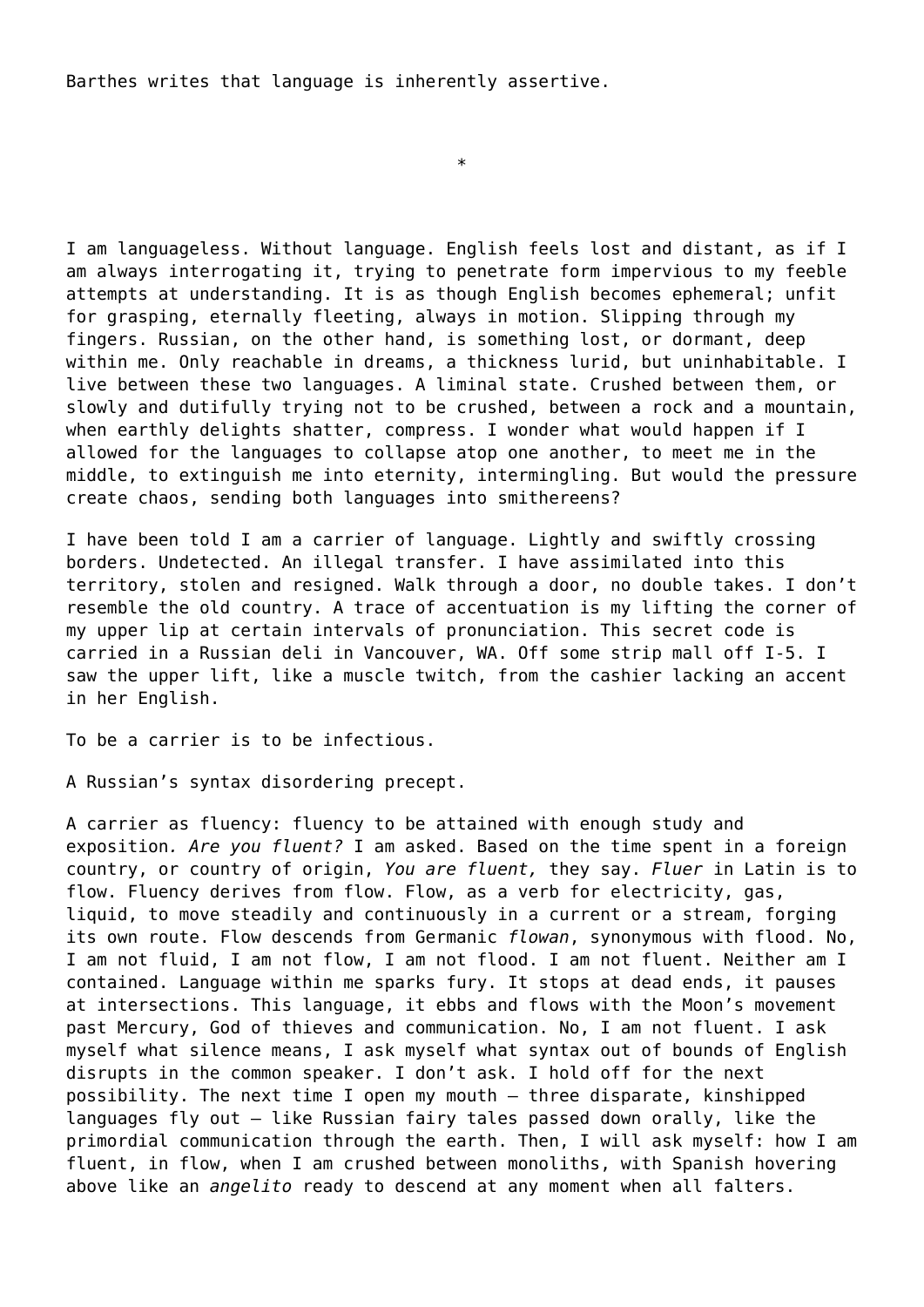Maybe I am a fluke.

In Russian, *translation* is *perevod.* As in to re-conduct, as in a flow, as in water. To re-conduct into a divergent direction other than its intended place, its intended path.

Language as fluent must be free.

\*

*To understand* in Spanish is *comprender*, derivative of Latin's *comprendere*, meaning to seize, formed from the roots, *con* (with) and *prendere* (to take). With taking. To take alongside, to take with. In French *comprendre* is to contain or grasp intellectually.

*Grasp*. To take; a basis for understanding. To understand is to swallow for oneself, to steal, to pillage with no permission, except for a common code prewritten, induced through a customary grace. Eduard Glissant asks for opacity, for the freedom to not be understood, nor illuminated, creating space for relation, the underlying connection humans possess, the unsaid in a form of a profound vessel of an intuitive past.

In the store with my grandmother I stood silent out of shame. My grandmother might as well have been silent with Russian as her gag. Yet, the cashier didn't ask to understand, she related in context, communicated in relation to another human being with words emergent as breaths.

The flow: language is not a possession, a transcendence of another real(m). This, for poets such as myself, regards a certain inspiration, a possession of *me*, bewitched into a trance. I am laughable at times, not able to confront minimum of words ascribed to the poet. Language eludes me, crumbled between loss and unattainability. The third entity wavers in the background, hankering for hope. Language must come from the heart, otherwise becoming brutal and frivolous. Our throats are the meeting point of heart and brain. Water and air meet, emotions churched by thought, an alchemical instruction. Like place, we can't own language. We can't even understand it, for understanding bleeds into knowing. We must not know. We must relate, assigning ourselves into a fidelity to perplexion. How arrogant to think that fluency can be obtained, as if a final frontier. We attempt to separate all into fragments, containing and separating logistics, an ellipsis of spirit into materiality. Maybe that's the intention of language, to leave no fragments behind, but rather lead us into the passage of the unknown, to the point of reflection, as an immigrant does in a hall of mirrors, reflected back what is left unsaid, muttered.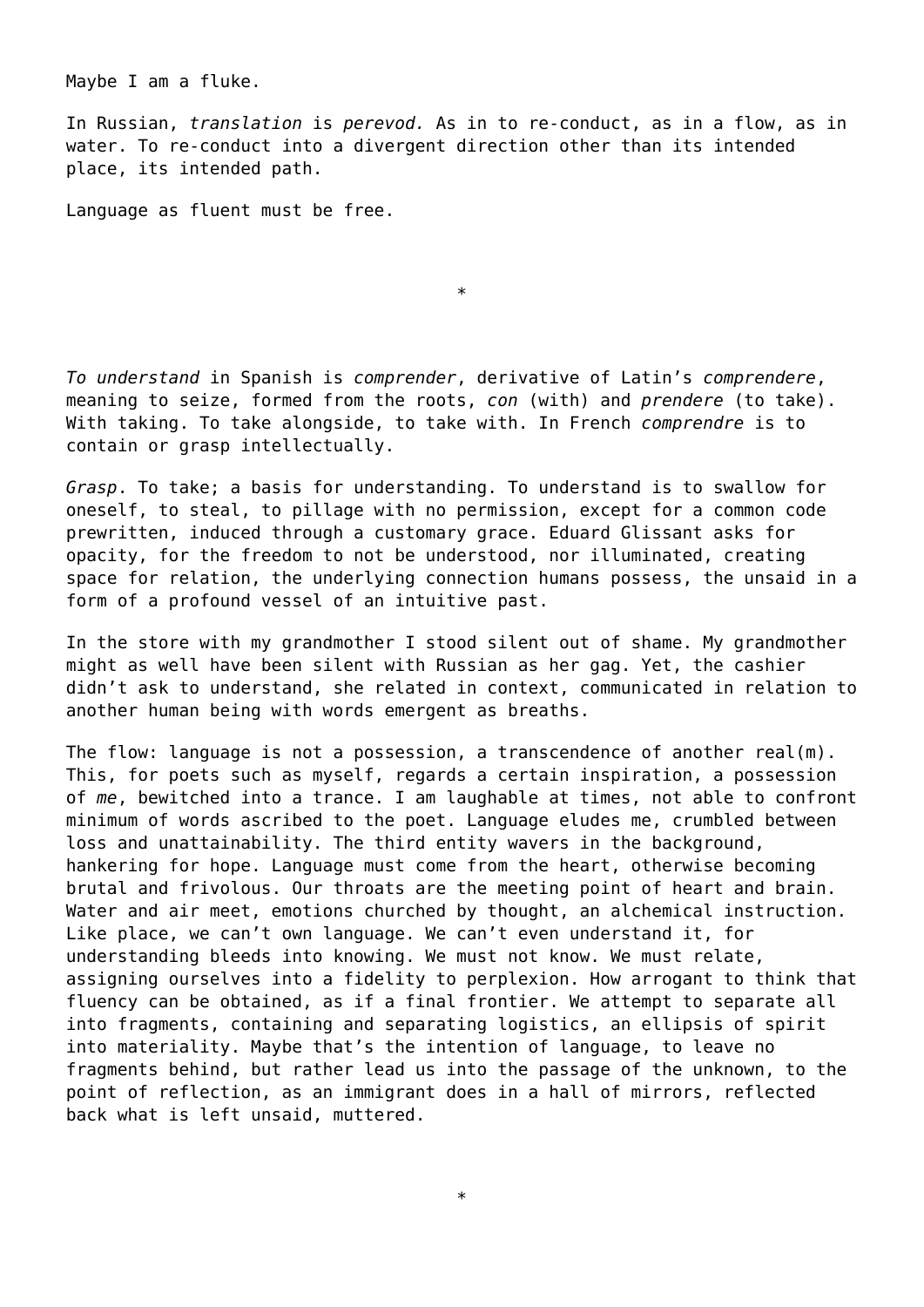"what is homeland?

To hold on to your memory — that is homeland."

Mahmoud Darwish

In the airport, when asked what all she was carrying aboard and into the U.S., grandmother said she was carrying drugs. An attribute of power in this situation, a characteristic of understanding was utilized, lacking any attempts to relate. A container put over the discourse. Barthes writes of duplicity in language, of words. Barthes describes this occurrence as amphibologies. Context defines the usage of the amphibological word. My grandmother, no doubt, endeavored to say what is most official: drugs=drugstore, doctor's orders. The agents at customs, at homeland protections, probably found the context to be baffling, yet used this lack of common language to check her bags, ask to pat down, look at lids, ingredients of *drugs,* to assert power, boundaries. Barthes calls these words "'preciously ambiguous'…because, by a kind of luck, a kind of favor not of language but discourse, I can *actualize* their amphibology, can say 'intelligence' and appear to be referring chiefly to the intellective meaning, but letting the meaning of 'complicity' be *understood."* I believe Barthes means exactly what he means using the word is *understand;* however, in my Glissantian terminology, this is a point of relation, an implicit governance of feeling. A new amphibology.

\*

Natalie Diaz, in conversation with Nathalie Hadal, professes, "The process of naming has always been an assertion of the Empire of the English language, and all empires."

\*

Erased by the names given to me, where it is easier to pronounce assimilated than wrongfully. Then, an attempt at a crossover. Becoming something unnatural, an appendage to the first. To be named, according to Hegel, is to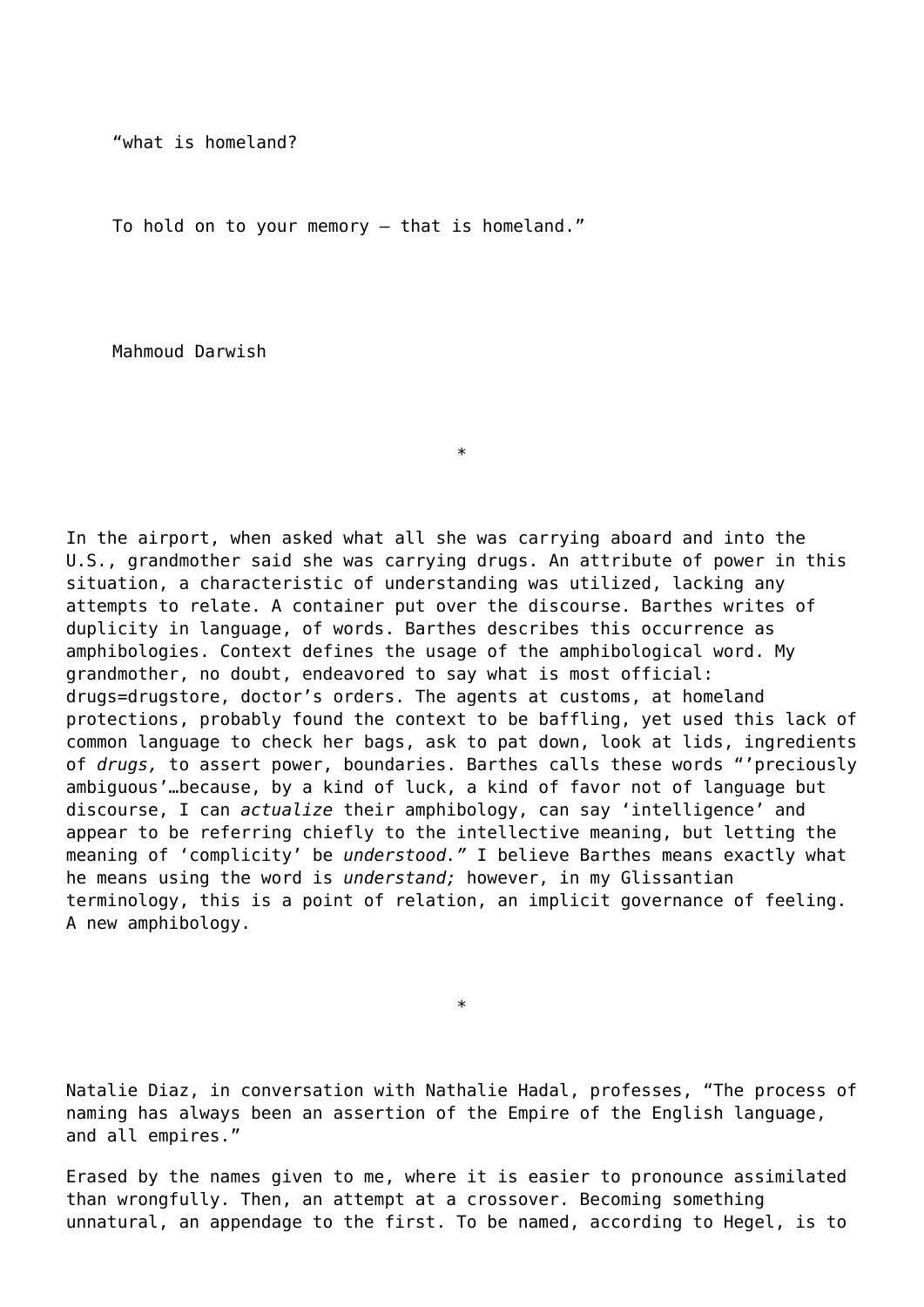be in communion with the world, with other humans. Our humanity is available in relation to other humanity. To be named is to be seen, to partake. To name a thing is to transform it into a subject, to allow it to become a part of us, to allow it to become a part of the world. The subject partakes in a world allowed to them only when assimilated. I don't believe one willfully loses themselves. A tiny loss, like a chip off a shoulder, recruits a wounded body, encasing it within borders. A memory is language. Language, a memory of a world past, a world combined with the next worldliness. How cleverly I register obedience in assimilated states of being. Communication becomes memory, I bemoan what I know, anodyne servilities. I wish to be named, and with my name a pronunciation; one which springs as a clear day through an open window fluttering with a white curtain— *Olechaka, Olya —Olga* is only when spoken of professionally, addressed in a formality. My sobriquets erased through understanding. This formalist association was made as to not be misshapen, blundered. What if blunder is ok? What if to blunder is to return, to begin repair? My names, which have become aleatory defamations, allow others to never blunder, to never make mistakes, constricting the named into a bordered state of being. (*Bored)*ered. *To make a hole in something, to drill, pierce, penetrate.* A double sided penetration; my foreignness bearing into purity. In turn, I am pierced, wounded into newness with the tongue unable to pronounce, refusing. In a subterfuge fashion (fallibility, finality) my name is changed, and you, your foreignness unbroken. "This sense of linguistic and cultural superiority is arrogant. Languages are ruins. Purity is a myth," answers Nathalie Handal in the same conversation.

Natalie Diaz does not trust empathy, definition of which is, to understand or share the feelings of another. Hunters study the other in order empathize with their prey, to become their prey, to easier hunt it down. Insistence on language obscures relatability in a new country. Its basis: pronunciation of language forced upon the new speaker in order to understand, for the sake of dominance of self through words, syntax, credence of such pronouncements. My grandmother, in her insistence upon Russian deliberation with the cashier, refused to become prey, putting herself on equal grounds. All was perfectly relayed. A transaction occurred, but not one of the self. A translation unneeded.

\*

Lineage is no possession. Lineage is language, our homeland. It is communication from within, from our core, from the heart. In French *coeur* translates to heart. Handal writes, "languages is destruction and divinity." What we utter we place into a frame.